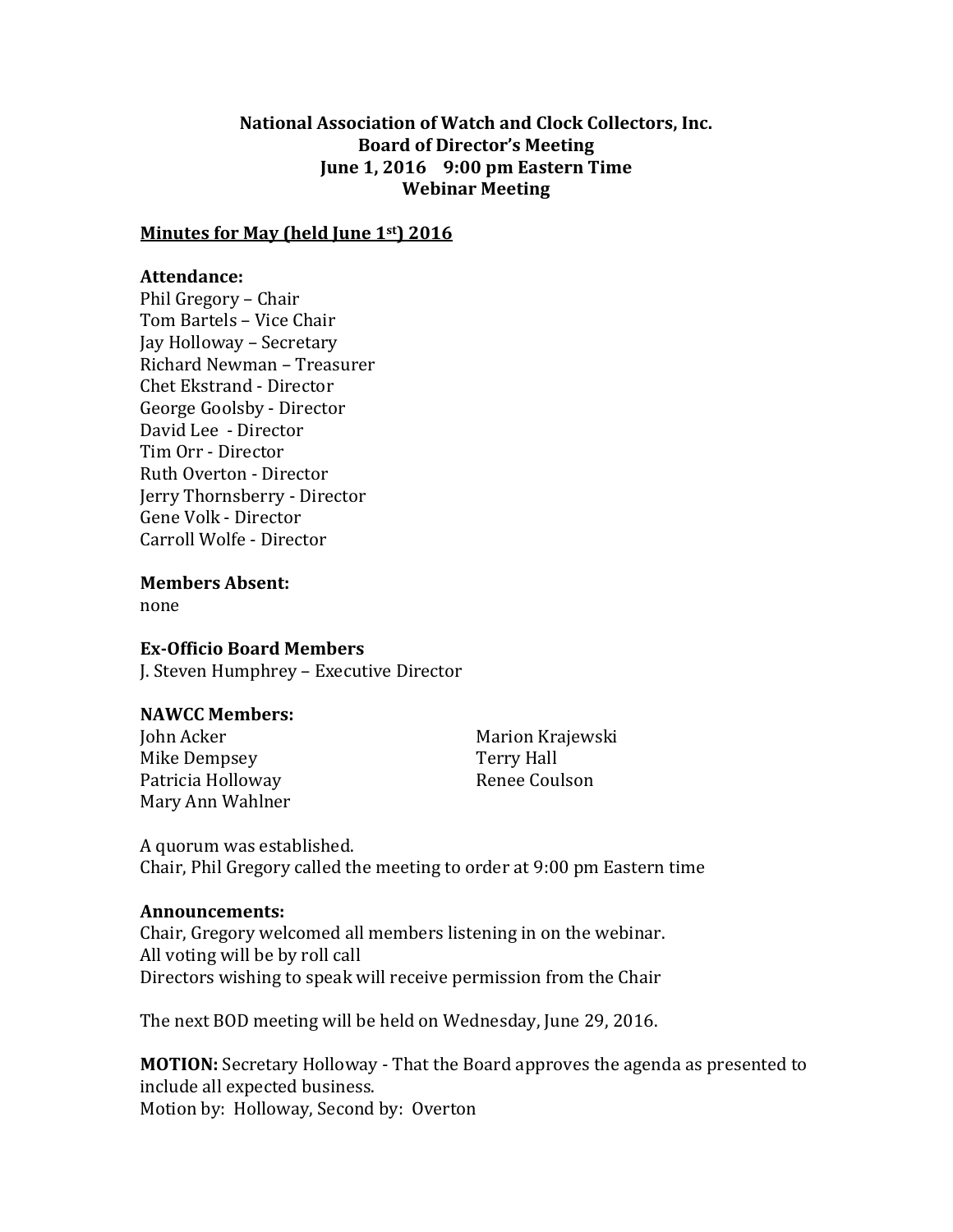Yes: Bartels, Ekstrand, Goolsby, Gregory, Holloway, Lee, Newman, Orr, Overton, Thornsberry, Volk, Wolfe Nay: none Absent: none Motion Passed

**MOTION:** Secretary Holloway -That the Board approves the minutes of the April 2016 meeting. Motion by: Holloway, Second by: Overton Yes: Bartels, Ekstrand, Goolsby, Gregory, Holloway, Lee, Newman, Orr, Overton, Thornsberry, Volk, Wolfe Nay: none Absent: none Motion Passed

**Motion:** Move to end the discussion (about establishing a standard entry fee for the National Convention) and vote on the Motion set forth by Volk. Motion by: Bartels, Second by: Lee Yes: Bartels, Ekstrand, Gregory, Lee, Newman, Orr, Overton, Volk, Wolfe Nay: Goolsby Absent: none Abstain: Holloway, Thornsberry Motion Passed

**Motion:** Move to add the following line to the Standing Rules Section XV. This budget shall not be restricted by any requirements or limitations of the Board of Directors. Motion by: Volk, Second by: Lee Yes: Overton, Volk Nay: Bartels, Ekstrand, Goolsby, Gregory, Holloway, Lee, Newman, Orr, Thornsberry, Wolfe Absent: none Motion Failed

**MOTION:** Move that "the views expressed here are those of the Board Chair and do not necessarily reflect the opinion of the Board." be added to the Chairs Message in Bulletin. Motion by: Volk, Second by: Lee Yes: Lee, Volk Nay: Bartels, Ekstrand, Goolsby, Gregory, Holloway, Newman, Orr, Overton, Thornsberry, Wolfe Abstain: none Motion Failed

The Chair opened the floor up to the members who were in attendance to speak. Renee Coulson stated her concerns about the cost for the National Conventions and expressed her appreciation to Director Volk for his time and effort as Convention Committee Chair.

**MOTION:** Move that the Board enter into Executive Session – Financial discussion Motion by: Volk, Second by: Bartels